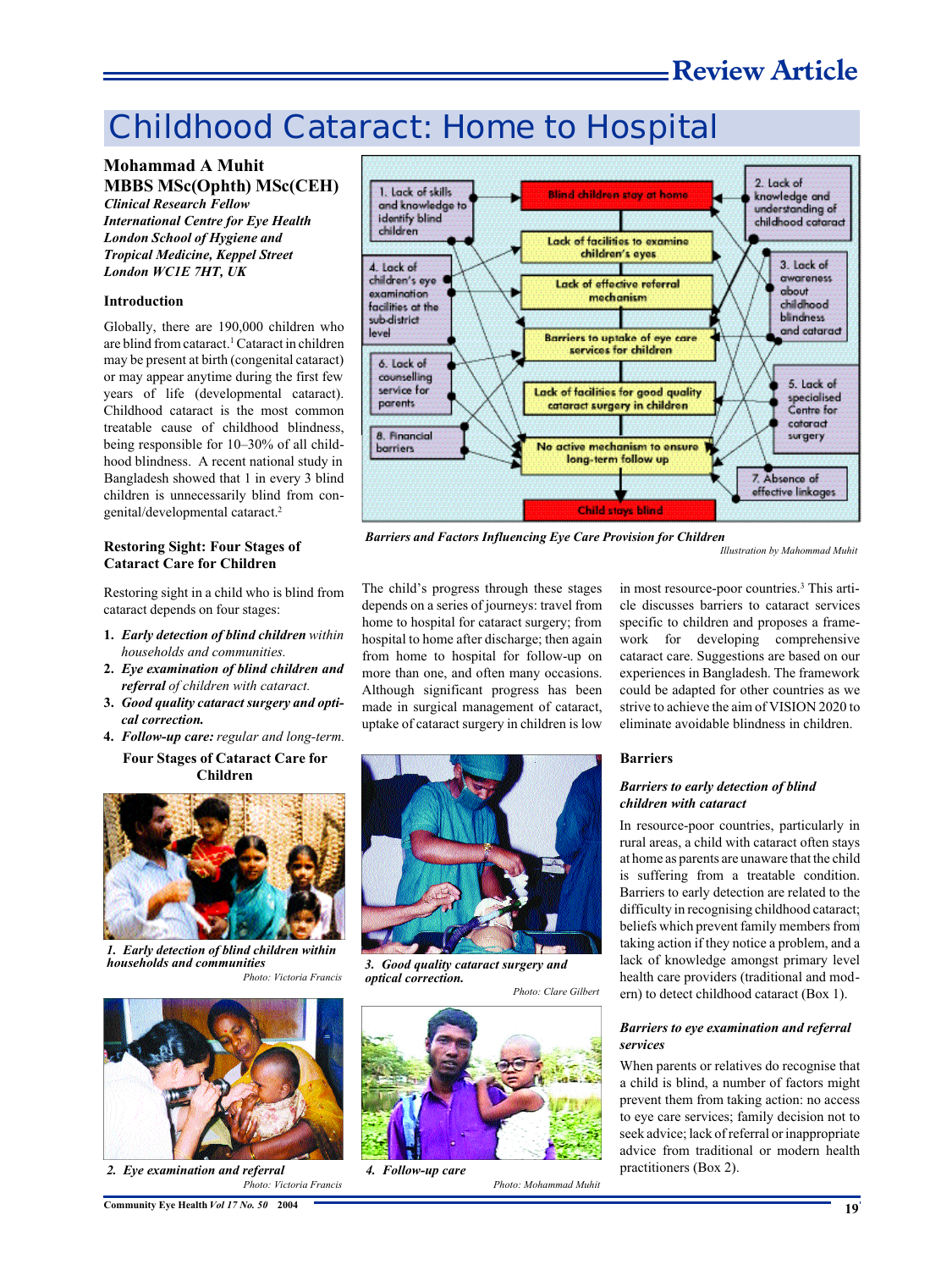## **Review Article**

#### *Barriers to uptake of cataract surgery in children*

Accepting blindness in a child, and acting on the advice that the child needs surgery in both eyes, is not easy for parents. Without appropriate counselling, many parents do not accept referral for cataract surgery even when surgery is offered completely free of charge (Box 3).

#### *Barriers to regular and long-term follow up after cataract surgery in children*

Unlike cataract surgery in adults, long-term, regular follow-up over several years, and optical correction after surgery, are critical to achieving a good visual outcome. Commitment from parents is required but difficult to achieve. Again, there are major barriers. These include lack of clear communication between hospital staff and parents, lack of motivation of the parents, and financial barriers (Box 4).

#### **Overcoming Barriers: Developing a Framework for Care**

The barriers at the four critical stages of care for children with cataract are multifaceted, interlinked and span a wide range of factors. Any intervention should address the barriers simultaneously in a co-ordinated way. The following framework proposes a starting point for developing a comprehensive approach to cataract care for children.

#### *Empower communities to recognise childhood cataract and take action*

The first step is to *raise awareness* that cataract can affect children and it can be treated*.* A mass communication approach (radio, TV, village theatre, public announcements at communal gatherings, etc.) might be appropriate, with special attention to tailoring the message to the perceptions and attitudes of the target communities. Detecting childhood cataract requires a trained eye. Community members can be trained in 'how to identify a blind child'.



*Empower communities: A gathering in Bangladesh to discuss childhood cataract Photo: Mohammad Muhit*

Their efforts could be coordinated by a *'community facilitator'* in each district whose role would be to contact, encourage, facilitate and engage communities to

identify childhood blindness and childhood cataract. He or she would also *provide support and linkages* with hospital and other services (education, rehabilitation).

Increased awareness, however, may not be enough as age-old beliefs and attitudes persist. Opportunities for *face-to-face discussion* should be built into the strategy. Key informants (school teachers, imams, NGO workers) may act as *'change agents'*, changing community attitudes and beliefs about childhood blindness.

Finally, however much parents are convinced about the need to seek treatment for a cataract blind child, practical and financial barriers may prevent them from carrying



*Make facilities available: Mobile Community Sight Clinics in Bangladesh Photo: Mohammad Muhit*

out their intentions. Mechanisms need to be developed locally to *provide financial and practical support* to families of children with cataract. Local philanthropists, corporate sponsors, government departments and other interested parties should be encouraged to support these children and their families.



*Provide good quality eye surgery: a boy recovers from a cataract operation in Bangladesh*

*Photo: Mohammad Muhit*

#### *Make facilities available for eye examination and referral*

Another approach is to train all those likely to be consulted by the parents of a blind child: traditional healers (including 'untrained village doctors' and spiritual healers), health workers, medical doctors and general practitioners. Training curricula for all primary eye care workers should specifically cover eye diseases in childhood, including cataract. Outdated messages such as "wait for the cataract to mature" should be corrected (see 10 key



*Ensure follow-up care: parents receiving counselling at Aravind Hospital, India Photo:Victoria Francis*

messages on page 22). Ideally, all blind children should receive a free eye examination by an ophthalmologist in their home sub-district. One idea to achieve this is a *mobile community child sight clinic* led by an ophthalmologist.

#### *Provide good quality eye surgery: paediatric ophthalmology units*

High quality surgery for children should be provided by a well-trained team in a wellequipped hospital with linkages to the community-level service providers.

#### *Ensure follow-up care: community clinic and eye hospital*

Long term follow-up and postoperative optical correction are essential components of cataract surgical services for children. Children should receive follow-up services from an ophthalmologist either in the eye hospital or in the community clinic. Programmes should adopt a proactive approach, for example by follow-up visits by the ophthalmologist and his team at subdistrict level.

Communication between hospital and parents needs to be enhanced. Parents need clear instructions for follow-up and opportunities to ask questions. Without engaging parents in the process it is impossible to achieve their commitment for long-term follow-up.

#### *Create long-term partnerships: linking services and encouraging self-help*

*Sector wide linkages* should be developed between eye hospitals, NGOs, primary health care workers, community-based rehabilitation (CBR) workers, educators and other development workers as well as key members of each community.

*Counselling* at each stage should provide an opportunity to overcome barriers, develop an understanding of the disease, and provide support to the parents.

*Self-help groups* of families with blind children can empower families, encourage long-term engagement of communities with eye care programmes, provide support to those in need, and create a sustainable framework for community-based eye care. Effort and care are needed to establish such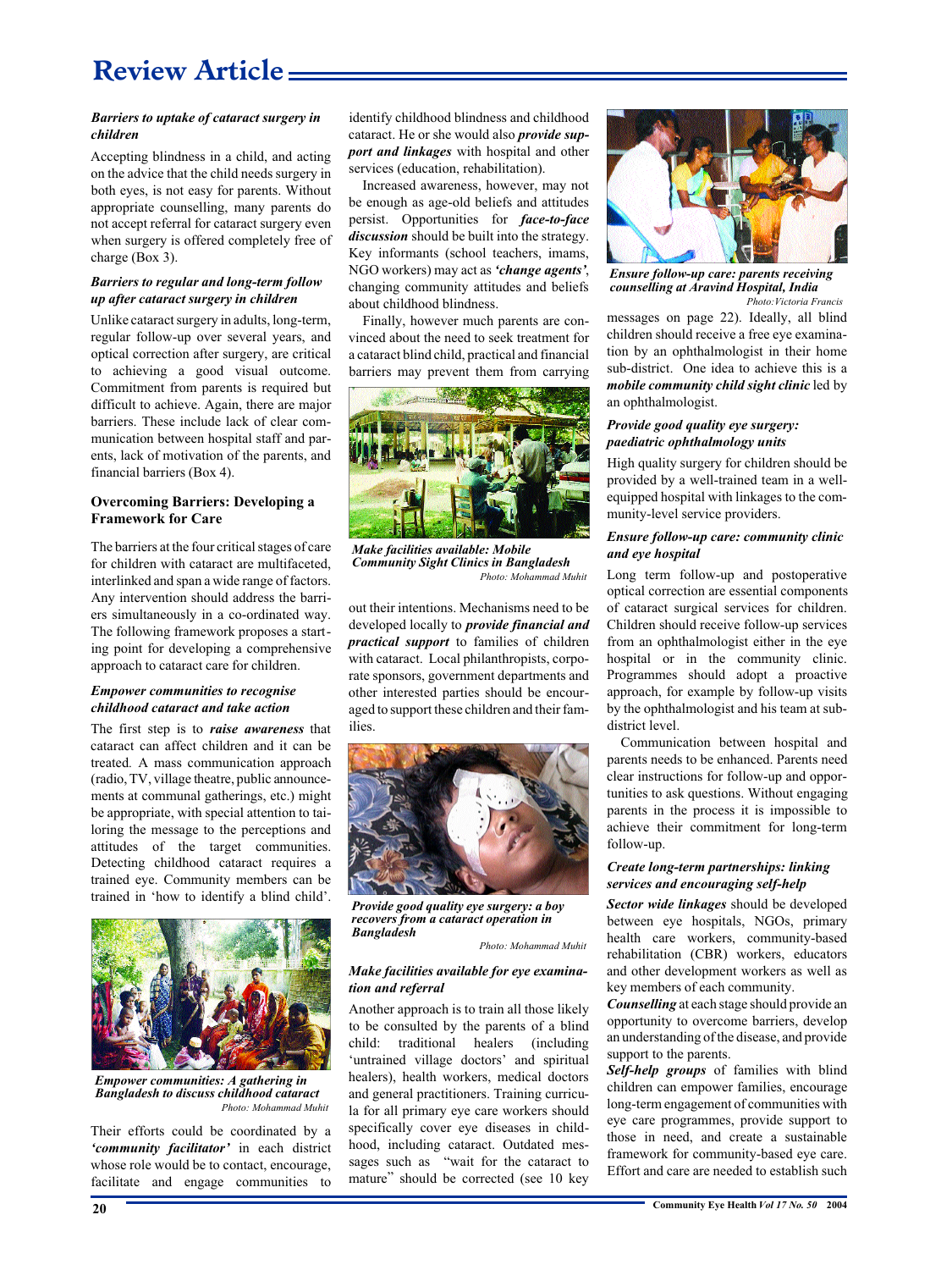| Box 1: Barriers to Early Detection of Children with<br><b>Cataract at Household and Community Level</b>                                                                                                                                                                                                                                                                                                                                                                                                                                                                                                                                                                                                                                                                                                                                                                                                                                                                                                                                                                                                                                                                                                                                                                                                                                                                                                                                                                                                                                                                                       | Box 3: Barriers to Uptake of Cataract Surgery in Children<br>at Tertiary Eye Centres                                                                                                                                                                                                                                                                                                                                                                                                                                                                                                                                                                                                                                                                                                                                                                                                                                                                                                                                                                                                                                                                                                                                                                                                                                                                                            |
|-----------------------------------------------------------------------------------------------------------------------------------------------------------------------------------------------------------------------------------------------------------------------------------------------------------------------------------------------------------------------------------------------------------------------------------------------------------------------------------------------------------------------------------------------------------------------------------------------------------------------------------------------------------------------------------------------------------------------------------------------------------------------------------------------------------------------------------------------------------------------------------------------------------------------------------------------------------------------------------------------------------------------------------------------------------------------------------------------------------------------------------------------------------------------------------------------------------------------------------------------------------------------------------------------------------------------------------------------------------------------------------------------------------------------------------------------------------------------------------------------------------------------------------------------------------------------------------------------|---------------------------------------------------------------------------------------------------------------------------------------------------------------------------------------------------------------------------------------------------------------------------------------------------------------------------------------------------------------------------------------------------------------------------------------------------------------------------------------------------------------------------------------------------------------------------------------------------------------------------------------------------------------------------------------------------------------------------------------------------------------------------------------------------------------------------------------------------------------------------------------------------------------------------------------------------------------------------------------------------------------------------------------------------------------------------------------------------------------------------------------------------------------------------------------------------------------------------------------------------------------------------------------------------------------------------------------------------------------------------------|
| <b>Barriers specific to children with cataract</b><br>• Children do not usually complain of symptoms<br>• Children do not present themselves to health workers<br>• Visual loss in a very young child is difficult to recognise<br>• Early cataract is difficult for an untrained observer to recognise                                                                                                                                                                                                                                                                                                                                                                                                                                                                                                                                                                                                                                                                                                                                                                                                                                                                                                                                                                                                                                                                                                                                                                                                                                                                                       | <b>Challenges faced by family members</b><br>• Many parents are not aware that surgery is the only treatment for<br>childhood cataract<br>• Parents often prefer medical treatment or non-invasive treatments<br>(including traditional remedies) to surgical treatment<br>Experience of poor outcome of cataract surgery in other children                                                                                                                                                                                                                                                                                                                                                                                                                                                                                                                                                                                                                                                                                                                                                                                                                                                                                                                                                                                                                                     |
| Perceptions and behaviour of family and community members<br>People may think:<br>• Cataract occurs only in elderly people<br>• Congenital blindness cannot be treated<br>• Familial blindness is 'a punishment from God'<br>• Health Education messages are sometimes confusing<br>• Corneal scar and cataract are thought to be the same condition<br>causing confusion about what can be done<br>People might:<br>• Wait for the child to 'learn to see'<br>• Wait for the 'small white spot' to disappear<br>• Deny the blindness<br>• Accept the blindness and decide not to seek advice<br>Skills, attitude and practice of service providers (traditional<br>and modern)<br>• Traditional practitioners are often the first people to be consul-<br>ted because they are trusted, affordable and accessible. However,<br>they lack skills and training to identify children with cataract                                                                                                                                                                                                                                                                                                                                                                                                                                                                                                                                                                                                                                                                                              | from the same locality or family acts as a strong disincentive to<br>the uptake of surgery<br>Fear of:<br>• surgery in young children<br>• losing life during surgery<br>• cutting such a 'small' eye<br>• 'removing eyes'<br>• 'removing lens (cataract)' from child's eye<br>'putting lens inside child's eye'<br>• travelling to the big city to visit the eye hospital<br><b>Financial barriers</b><br>• cost of travelling and accommodation for 3/4 members of the<br>family<br>· fees for consultation, investigations, surgery, post-operative<br>medication, spectacles<br>• 'benefit' of being blind                                                                                                                                                                                                                                                                                                                                                                                                                                                                                                                                                                                                                                                                                                                                                                  |
| <b>Box 2: Barriers to Eye Examination and Referral</b><br>Barriers specific to children with cataract                                                                                                                                                                                                                                                                                                                                                                                                                                                                                                                                                                                                                                                                                                                                                                                                                                                                                                                                                                                                                                                                                                                                                                                                                                                                                                                                                                                                                                                                                         | Box 4: Barriers to Follow-up of Children<br><b>After Cataract Surgery</b>                                                                                                                                                                                                                                                                                                                                                                                                                                                                                                                                                                                                                                                                                                                                                                                                                                                                                                                                                                                                                                                                                                                                                                                                                                                                                                       |
| • Cataract may not be a priority among parents of children with<br>multiple disabilities<br>Perceptions and behaviour of family and community members<br>• The perception that blindness is caused by vitamin A deficiency<br>prevents parents from travelling to an eye doctor because "we<br>know that it is not going to bring any benefit to the child"<br>Financial and practical constraints:<br>• Costoftravelandaccommodationforfourpeople(child,mother,<br>male family member, and a neighbour who knows the city)<br>• Cost of consultation and treatment<br>• Staying away from work means lost earnings<br>• The distance to the hospital<br>• Time to make arrangements and visit the hospital<br>• Perceived benefits of being blind, such as children can earn<br>money by begging, social service support for blind children, and<br>state benefit for families with a blind child<br>Skills, attitude and practice of service providers (traditional and<br>modern)<br>• Primary eye care training often focuses on cataract in adults<br>without teaching about cataract in children<br>• Traditional healers may not recognise cataract in children, or<br>understand the need, urgency, and how to refer<br>• General practitioners may not be aware of available paediatric<br>cataract surgical facilities<br>• Parents may be incorrectly advised to wait for surgery until the<br>child is older, commonly over 12 years of age<br>• A common presentation time is 6–8 years old, by which stage<br>the parents may be told that it is already too late for treatment | <b>Barriers specific to children</b><br>• Children usually do not complain of worsening vision (for exam-<br>ple due to post capsular opacification); they need someone to<br>detect the problem during follow-up<br>• Children do not present themselves to health workers, they need<br>parents or another adult to decide and act on their behalf<br>Perceptions and behaviour of family and community members<br>• Often adult patients are told that there is no need to come back<br>after cataract surgery if they continue to see well. This message<br>is generalised to children leading to the belief that there is no need<br>for long term follow-up in children<br>• Perception of 'good surgery': "When the surgery is good, you<br>don't need to go back to the doctor"<br>• Perception of 'bad surgery': "They told us to go back to hospital,<br>but if the surgery is not good and the child can't see well, what's<br>the point of going back?"<br>• Perceived cost of follow-up visit and treatment (on the basis of<br>the cost of initial visit and surgery)<br>Skills, attitudes and practice of service providers<br>• Service providers may not be aware of the need for follow-up<br>examinations by an eye doctor<br>• Lack of clear communication: "No one told us to go back for<br>follow-up" "Went for follow-up after two weeks and the doctor |
| • Contradictory advice from different providers (too early or too<br>late for surgery) cause confusion and may influence parents not<br>to advance further with the treatment<br>· Doctors do not explain clearly to the parents the risk of<br>amblyopia if surgery is delayed<br>Lack of services and linkages<br>• In many areas, there are no trained staff<br>• Remote rural areas lack referral linkages with the eye hospital                                                                                                                                                                                                                                                                                                                                                                                                                                                                                                                                                                                                                                                                                                                                                                                                                                                                                                                                                                                                                                                                                                                                                          | said everything is fine"<br>Lack of services and linkages<br>• Lack of referral linkages between local service providers and eye<br>hospitals<br>• Lack of counselling services for the parents to motivate them to<br>attend for follow-up visits for the child                                                                                                                                                                                                                                                                                                                                                                                                                                                                                                                                                                                                                                                                                                                                                                                                                                                                                                                                                                                                                                                                                                                |